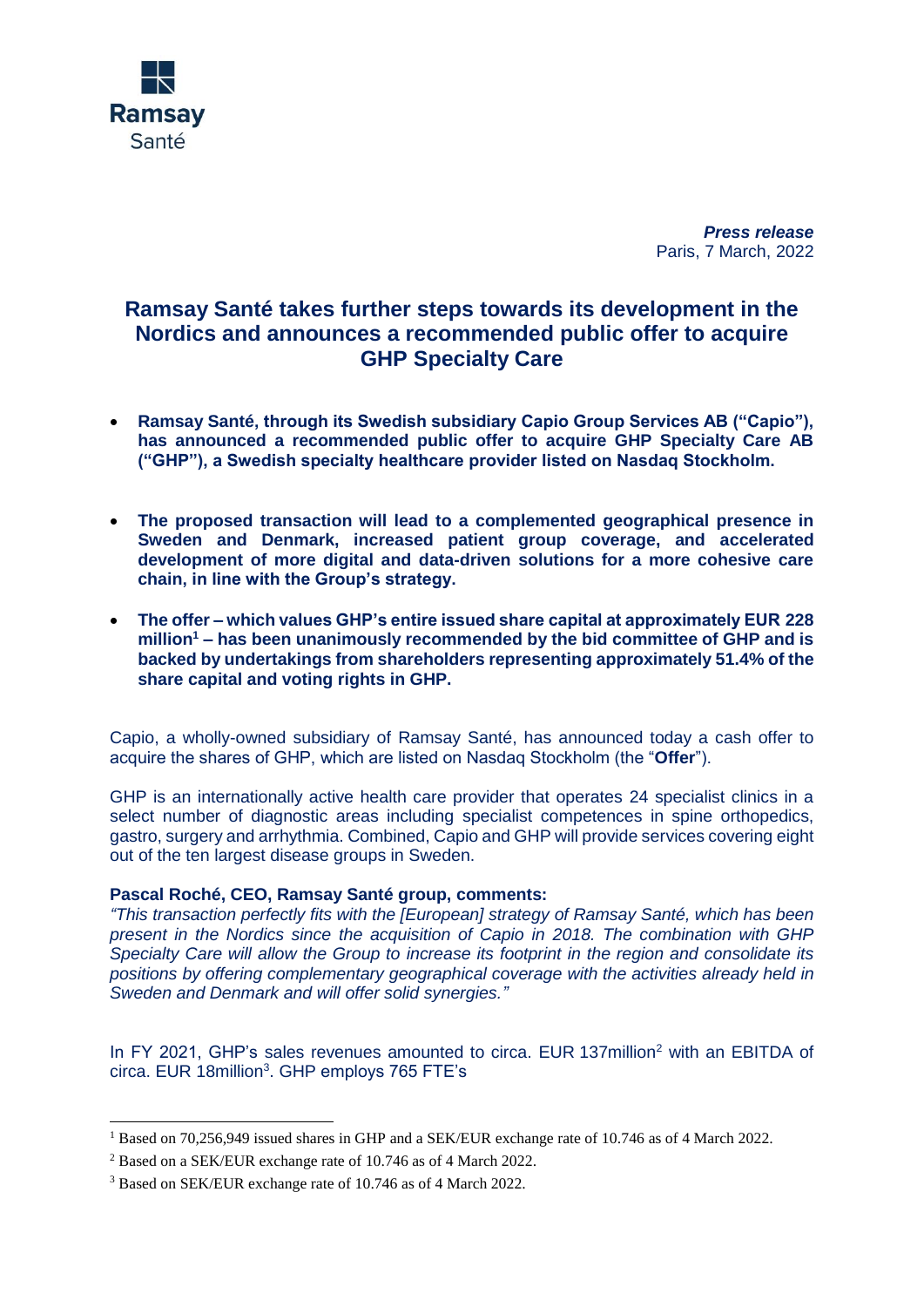

The combination would represent complementary geographical presence, increased patient group coverage, and stronger focus on digital and data driven solutions for improved quality, accessibility, and efficiency of healthcare in the Nordic region. The combination of GHP and Capio would also leverage a nationwide network of primary care centers in Sweden and Denmark while strengthening the offering in the Danish specialty healthcare segment through GHP's hospital in the capital region Copenhagen.

The Offer - which values GHP's entire issued share capital at approximately EUR 228 million<sup>4</sup> – has been unanimously recommended by the bid committee of GHP. Capio has received undertakings to accept the offer or indirectly sell shares from direct and indirect shareholders representing approximately a total of [51.4%] of the share capital and voting rights in GHP.

The completion of the offer is conditional on, among other things, Capio becoming the owner of shares in GHP representing more than 90% (on a fully diluted basis) as well as receipt of all necessary regulatory, governmental or similar clearances, approvals and decisions, including from competition authorities.

The acceptance period in the Offer is expected to commence on or around March 24, 2022 and to expire on or around April 22, 2022. For any information in relation to the Offer, GHP shareholders should refer to the formal announcement published in Swedish and English by Capio [\(www.healthcare-nordic.com/en\)](http://www.healthcare-nordic.com/en). An offer document will be made public by Capio shortly before the commencement of the acceptance period.

The Offer of Capio is not being made, directly or indirectly, in certain jurisdictions and is subject to certain restrictions. Please refer to the offer announcement published by Capio available at [\(www.healthcare-nordic.com/en\)](http://www.healthcare-nordic.com/en). Accordingly, this press release is not being sent and must not be distributed in such jurisdictions.

<sup>1</sup> <sup>4</sup> Based on 70,256,949 issued shares in GHP and a SEK/EUR exchange rate of 10.746 as of 4 March 2022.